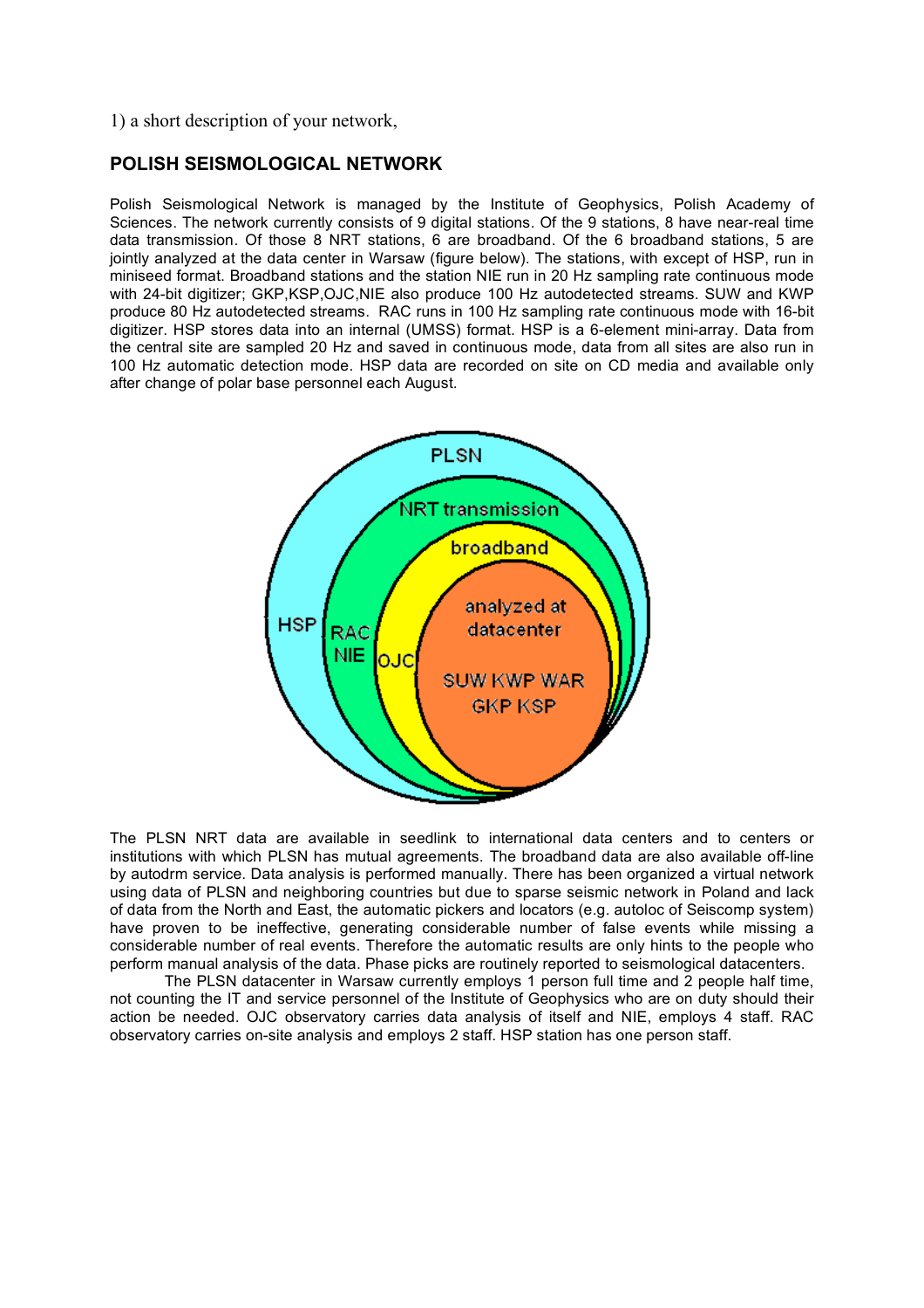| 2) table of stations, |                 |  |                                 |  |        |                                                |  |                         |
|-----------------------|-----------------|--|---------------------------------|--|--------|------------------------------------------------|--|-------------------------|
| <b>SUW</b>            | Suwałki         |  |                                 |  |        | 54.0125N 23.1808E 152m STS-2 seedlink/GPRS     |  | GEOFON coop.            |
| <b>KWP</b>            | KalwariaP       |  |                                 |  |        | 49.6314N 22.7075E 448m STS-2 seedlink/GPRS     |  | GEOFON coop.            |
| <b>WAR</b>            | Warszawa        |  |                                 |  |        | 52.2417N 21.0236E 110m STS-2 seedlink/internet |  |                         |
| <b>GKP</b>            | Górka Klaszt.   |  |                                 |  |        | 53.2697N 17.2367E 115m STS-2 seedlink/DSL      |  |                         |
| <b>KSP</b>            | Książ           |  |                                 |  |        | 50.8428N 16.2931E 353m STS-2 seedlink/DSL      |  | extra sensors.          |
| OJC.                  | Ojców           |  |                                 |  |        | 50.2195N 19.7984E 391m STS-2 seedlink/DSL      |  | extra sensors.          |
| NIE.                  | <b>Niedzica</b> |  |                                 |  |        | 49.4189N 20.3131E 649m SM-3 seedlink/internet  |  |                         |
| <b>RAC</b>            | Racibórz        |  | 50.0833N 18.1942E 209m Kirnos - |  |        |                                                |  | archive, museum         |
|                       |                 |  |                                 |  | $SM-3$ | seedlink/internet                              |  |                         |
| <b>HSP</b>            | Hornsund        |  | 77.0106N 15.5725N 14m SM-3      |  |        | mini-array;                                    |  | Polar station of IGFPAS |
|                       |                 |  |                                 |  |        |                                                |  | <b>Polar Department</b> |

3) map of stations



Broadband stations are black triangles, short period stations are open triangles. HSP is located well outside the map on Svalbard, here it is marked only schematically, i.e. that it exists.